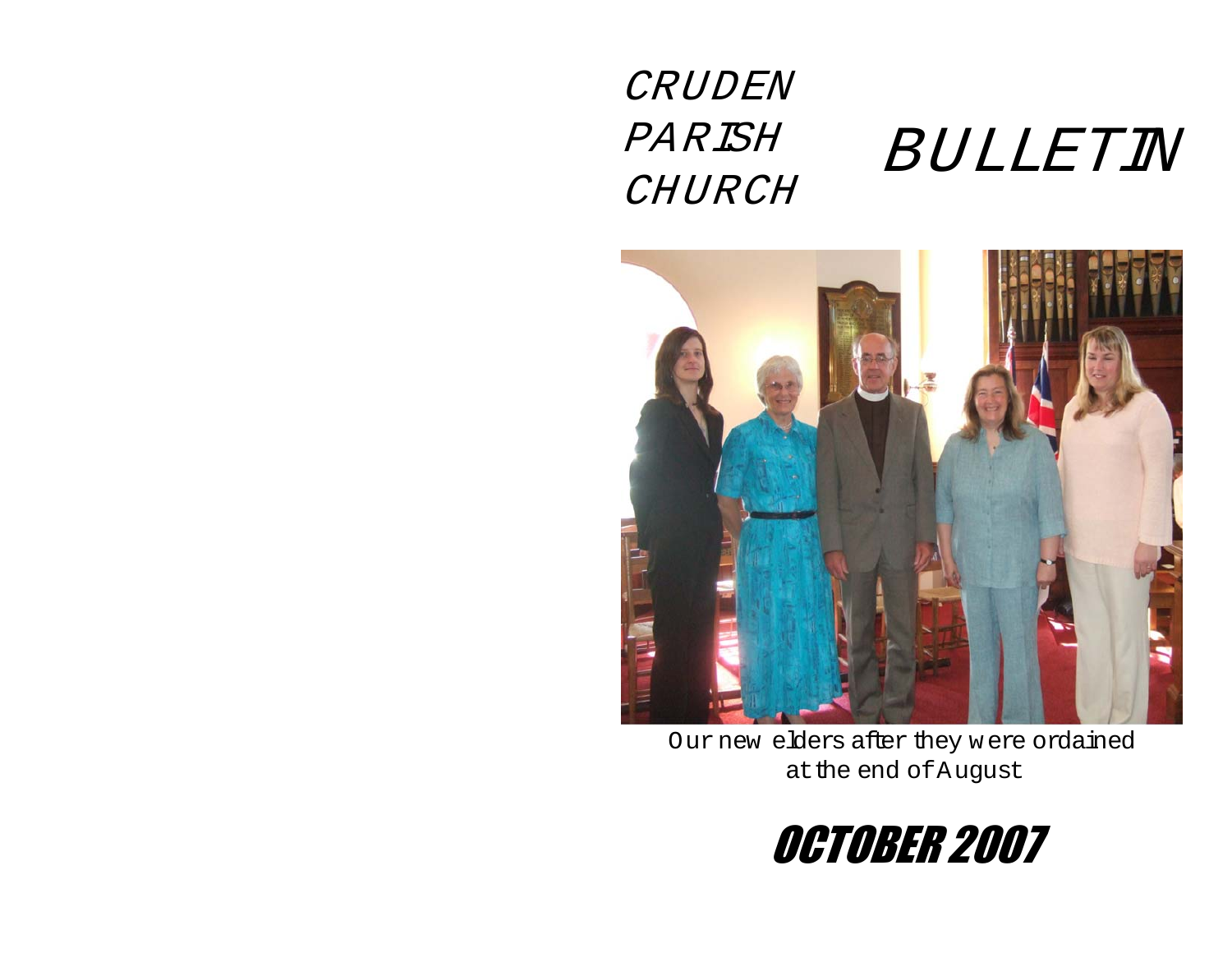# **DIARY DATES**

## **OCTOBER 2007**

### EACH WEEK (apart from holidays)

Sundays 10.00 am Children's Sunday Club in the Old Church & Stables

| Wednesday 3rd   | $\cdot$        | Time for Chat and Coffee<br><b>Choir Practice</b>                       | $10.30$ am<br>7.30 pm                                                             | Old Hall<br>Old Hall                  |
|-----------------|----------------|-------------------------------------------------------------------------|-----------------------------------------------------------------------------------|---------------------------------------|
| Sunday 7th      | $\ddot{\cdot}$ | MORNING SERVICE<br><b>Adult Sunday School</b><br><b>EVENING SERVICE</b> | $10.00$ am<br>St Paul – his Letters<br>$6.00 \text{ pm}$                          | Old Church<br>11.30 am<br>West Church |
| Sunday 14th     | $\ddot{\cdot}$ | MORNING SERVICE<br>Cruden Churches Walk<br><b>EVENING SERVICE</b>       | $10.00$ am<br>11.30 am<br>$6.00 \text{ pm}$                                       | Old Church<br>Udny<br>West Church     |
| Monday 15th     | home of        | Watch & Talk Group                                                      | 7.30 pm                                                                           | at the                                |
|                 |                |                                                                         | Marilyn Samways, Burnview, Main Street, Cruden Bay                                |                                       |
| Sunday 21st     | ÷              | <b>MORNING SERVICE</b><br>Adult Sunday School<br><b>EVENING SERVICE</b> | $10.00$ am<br>Christianity Spreads 1<br>$6.00 \text{ pm}$                         | Old Church<br>11.30 am<br>West Church |
| Monday 22nd     | $\ddot{\cdot}$ | Kirk Session                                                            | 7.30 <sub>pm</sub>                                                                | Old Hall                              |
| Wednesday 24th: |                | <b>Choir Practice</b>                                                   | $7.30 \text{ pm}$                                                                 | Old Hall                              |
| Sunday 28th     |                | <b>MORNING SERVICE</b>                                                  | $10.00$ am<br><b>SERVICE OF HARVEST THANKSGIVING</b>                              | Old Church                            |
|                 |                | <b>Adult Sunday School</b><br><b>EVENING SERVICE</b>                    | Christianity Spreads 2<br>$6.00 \text{ pm}$<br><b>SACRAMENT OF HOLY COMMUNION</b> | $11.30$ am<br>West Church             |
| Monday 29th     |                | The Guild<br>Stretching the Mind                                        | $7.30 \text{ pm}$<br><b>Ouiz Time</b>                                             | Old Hall                              |

THE NEXT ISSUE OF THE BULLETIN WILL COME OUT ON **28 October**. Copy for inclusion to be handed in to the Manse as soon as possible.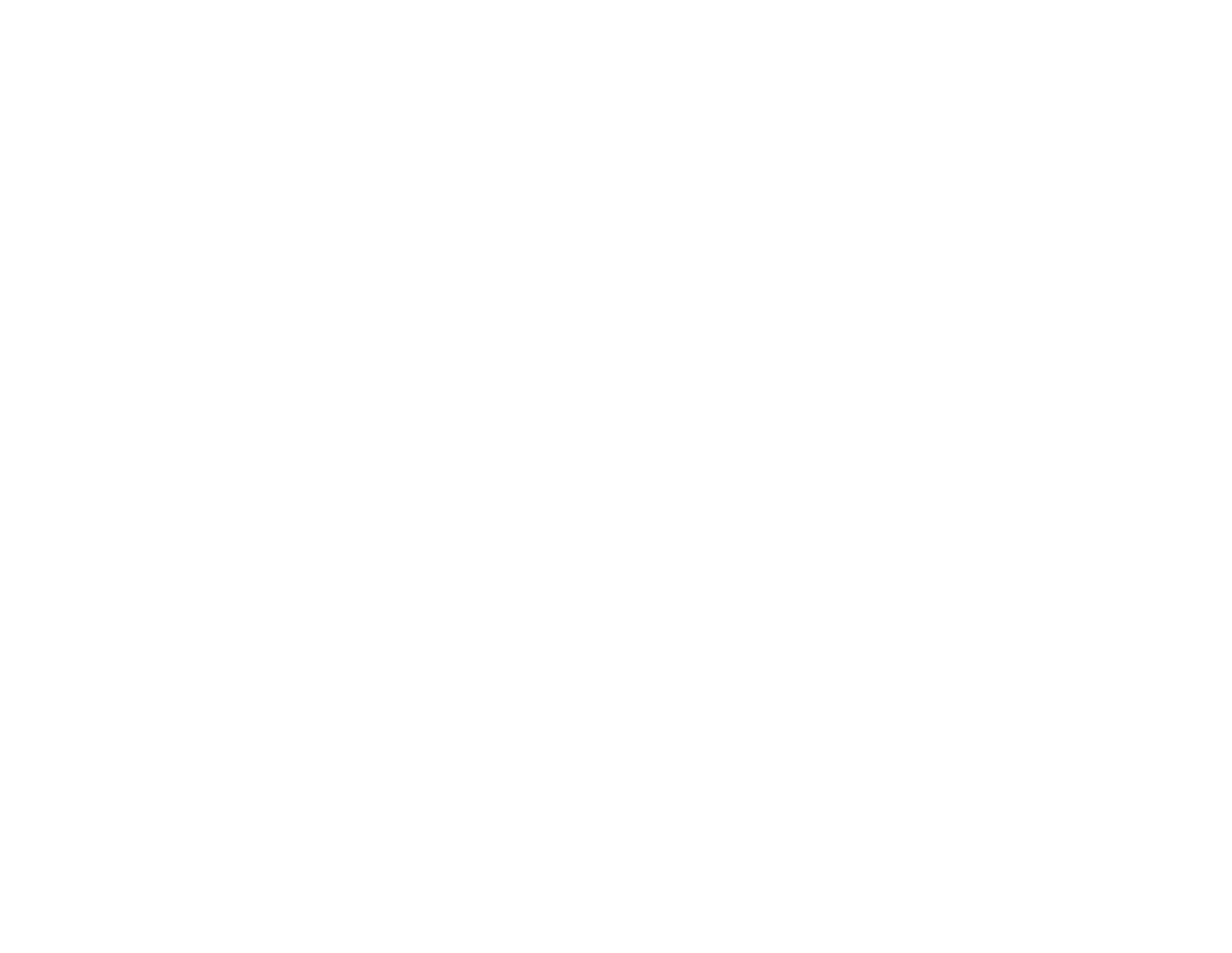## FROM THE MINISTER 28 September 2007

#### Dear Friends

I don't often use this letter to talk about events on the world's stage and so you might have suspected that I am only concerned with what affect Cruden Parish. However as I sit down to write this I cannot get out of m y mind what is currently dominating our news headlines – the events unfolding in Burma.

As a congregation, our world focus tends to be focussed on Africa and Malawi in particular but the support we give Christian Aid each year means our generosity reaches round the world. It is not often we find reason to focus on Asia but now the news is reminding us of the great injustice people suffer in Burma as a result of the appalling military dictatorship.

I heard that over 50% of the country's wealth is spent on the arm y. With no external enem y, this is purely to ensure the soldiers are m otivated to do what the generals order even if it means firing at their fellow country men and women.

The fact is that so many in that land suffer severe poverty to allow those in power to retain that power and their rich and very privileged lifestyle.

I heard on the TV that other countries cannot interfere because it is an internal matter which does not affect other nations. I would question the m orality of that United Nations stance. It is tantamount to saying you cannot brutalise other people with impunity but you can brutalise your own people as much as you like.

It leaves me wondering what depths of brutality can dictators get away with before other nations are able to intervene. May be it is time to say that the internal affairs of a country become a matter for external action rather than just concern if there is a clear, undeniable and very significant abuse of human rights.

Why is it taking so long for cruel dictators to realise that you can deny human rights but you will never quench the aspiration for freedom and justice in those who were created in the image and likeness of God. We can only admire the courage of the Buddhist monks in that land and the ordinary people whose only wish is for justice and freedom.

Your friend and minister

Rodges Nailson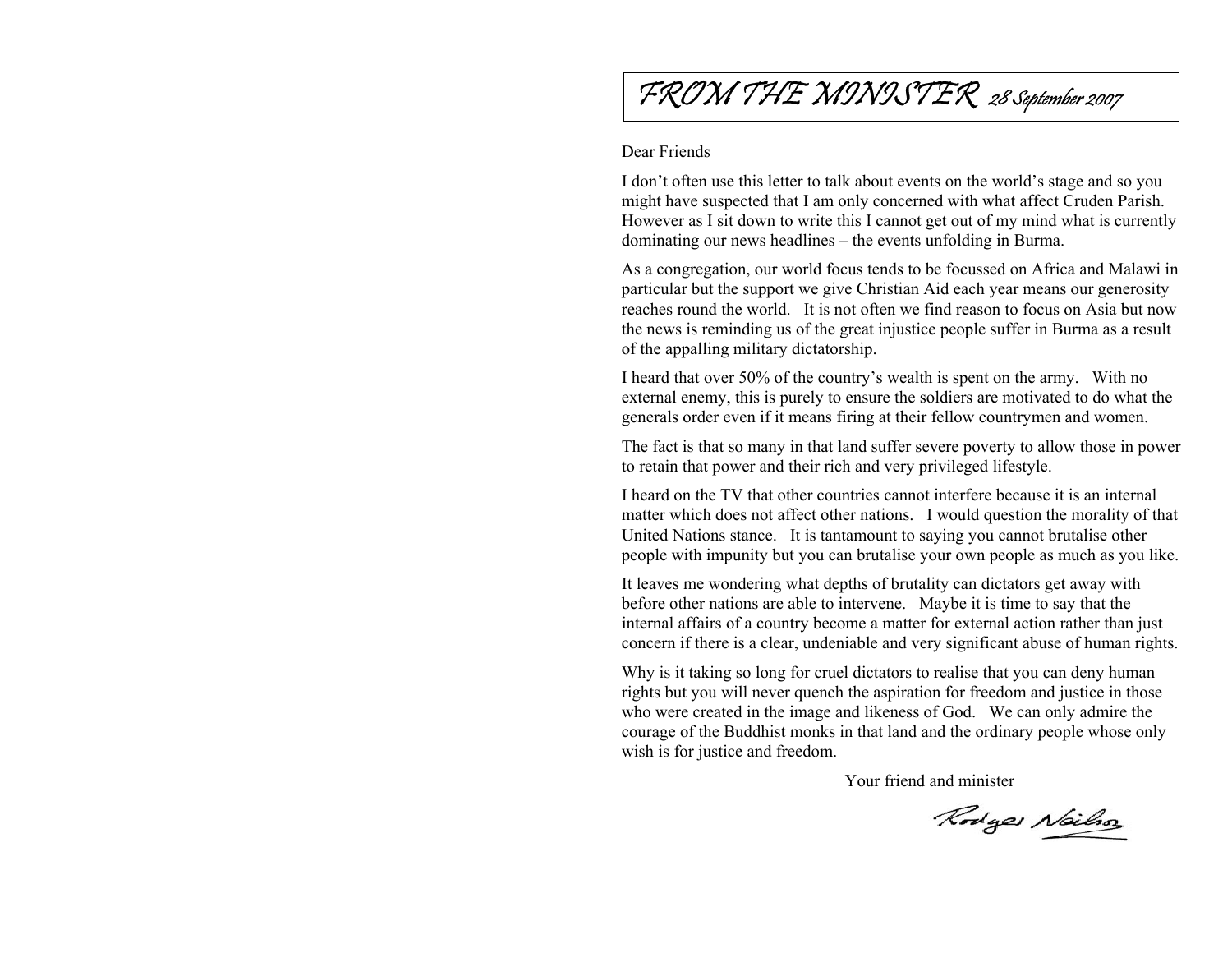### GLEANINGS FROM A STUDY LEAVE NOTEBOOK

*We spend our days talking more and more about less and less!* 

As St Augustine remarked, there is no advantage in standing before God with nothing in your hands if your heart is consumed with the desire for everything.

> *We easily forget that no matter what we possess, someday our life will end and all our things will be left behind for others to haggle over.*

Obsession with the passing flow of events, with the fantasy world of creative imagination prevents us from looking deep into ourselves to see who w really are.

> *On most days it is hard to hear God's whispers because we are deafened by the rushing waters of our lives, the passing evens and the shouting people around us.*

*St Augustine said that the people who do the most talking are those with least to say.* 

### OUR SUNDAY MORNING WORSHIP

The Psalms that we shall be considering in October are

October 7 - Psalm 24 October 14 - Psalm 27

October 21 - Psalm 46 October 28 - Psalm 67

## **[www.crudenchurch.org.uk](http://www.crudenchurch.org.uk/)**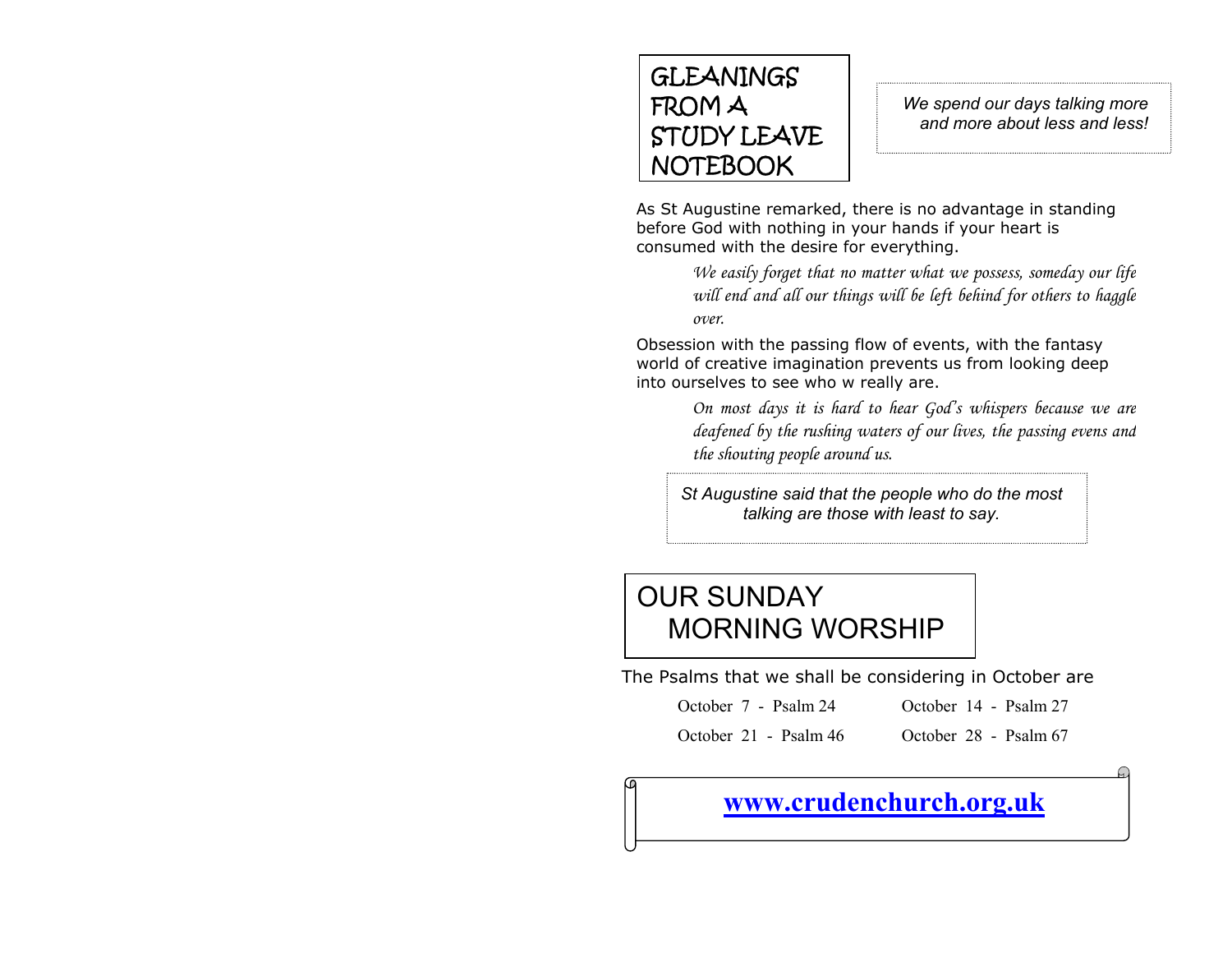### **EKWENDENI - FUND RAISING**

A very successful Cake and Candy Sale combined with a number of very generous donations brought the total funds raised to £930. It was good to have Sena Allen to open the sale and to give us first hand knowledge of the needs of the people of Malawi. We wish to say a big **Thank You** to everyone who supported this event in so many different ways and whose enthusiasm brought about the excellent result. The donation of knitting, pens and pencils, bed linen and other items continue to be handed in on almost a weekly basis and we would like to thank all those who have contributed goods for the boxes we send out to Ekwendeni Hospital throughout the year.

*Annette Garden* 

### WATCH & TALK GROUP 17th September (Form erly the Video/DVD Group)

Our first Meeting for a new session was held at the home of Annette Garden and we decided to give our Group a new nam e as we are never sure whether we will be watching a Video or a DVD. This month we watched a Video called Galloping Through The Gospels presented by David Nunn. It is a condensed story of the Life of Jesus Christ during his teaching years, starting m ainly from his Baptism by John the Baptist in the river Jordan and going through to his death on the Cross in a place called Golgotha. W e were taken through all the well known places m entioned in the Bible where Jesus visited during his few short years as a Teacher. Those of us who had been on the Pilgrim age to Israel in May recognised quite a few of the places visited by David Dunn. The Group found this Video very interesting and enjoyed watching it. Our next meeting will be on Monday 15th October in the home of Marilyn Samways, Cruden Bay

*Jenny McGarrol* 

| KIDS           |  |
|----------------|--|
| <b>ANSWERS</b> |  |

Teacher: Maria, go to the m ap and find North America. Maria: Her it is. Teacher: Correct. Now class, who discovered America? Class: Maria.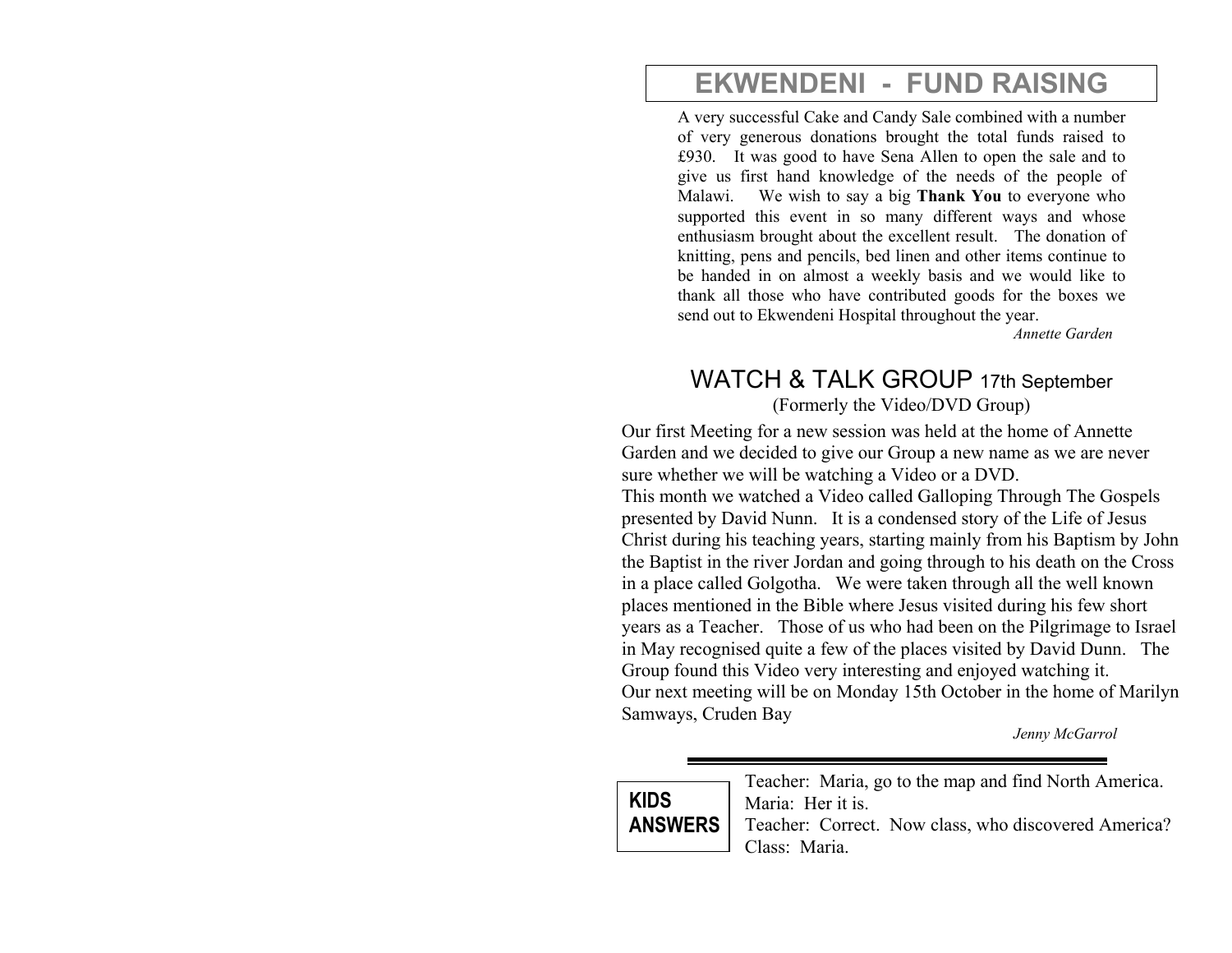

**Mrs Isobel Connon, 5 Aulton Road, Cruden Bay** who will be celebrating her 80th birthday this month.

The minister would welcome, i n writing please, e-mail preferred, any news for this feature in the Bulletin. He feels that it should not si mply be a list of anniversaries and birthdays.

September was an eventful month for Rosem ary and Archie Reid of Manse Road, Hatton. Grandaughter Rosie was born on the 4th and Rosemary's Mum, Lillabet, celebrated her 90th birthday on the 17th. Lots to give thanks for.

### **PANTOMIME TRIP**

Cruden Church Social Com mittee would like to organise a trip to the pantomime. It will probably be on Saturday 8 December, a m atinee perform ance of Snow White at the Arts Centre in Aberdeen. The tickets are not available yet but will cost no m ore than £10. Transport will be arranged (cars or a bus). In order to gauge interest **you are asked to add your name to the sheets on the church notice boards**.

### **Use the Guestbook - Please**

[On our website www.crudenchurch.org.uk there is a](http://www.crudenchurch.org.uk/)  Guestbook page. This is not just for those elsewhere in the world to use. We would be delighted to get feedback from members looking at the site. Tell us what you think of it, or what you feel we have missed out.

Your helpful comments would be most welcome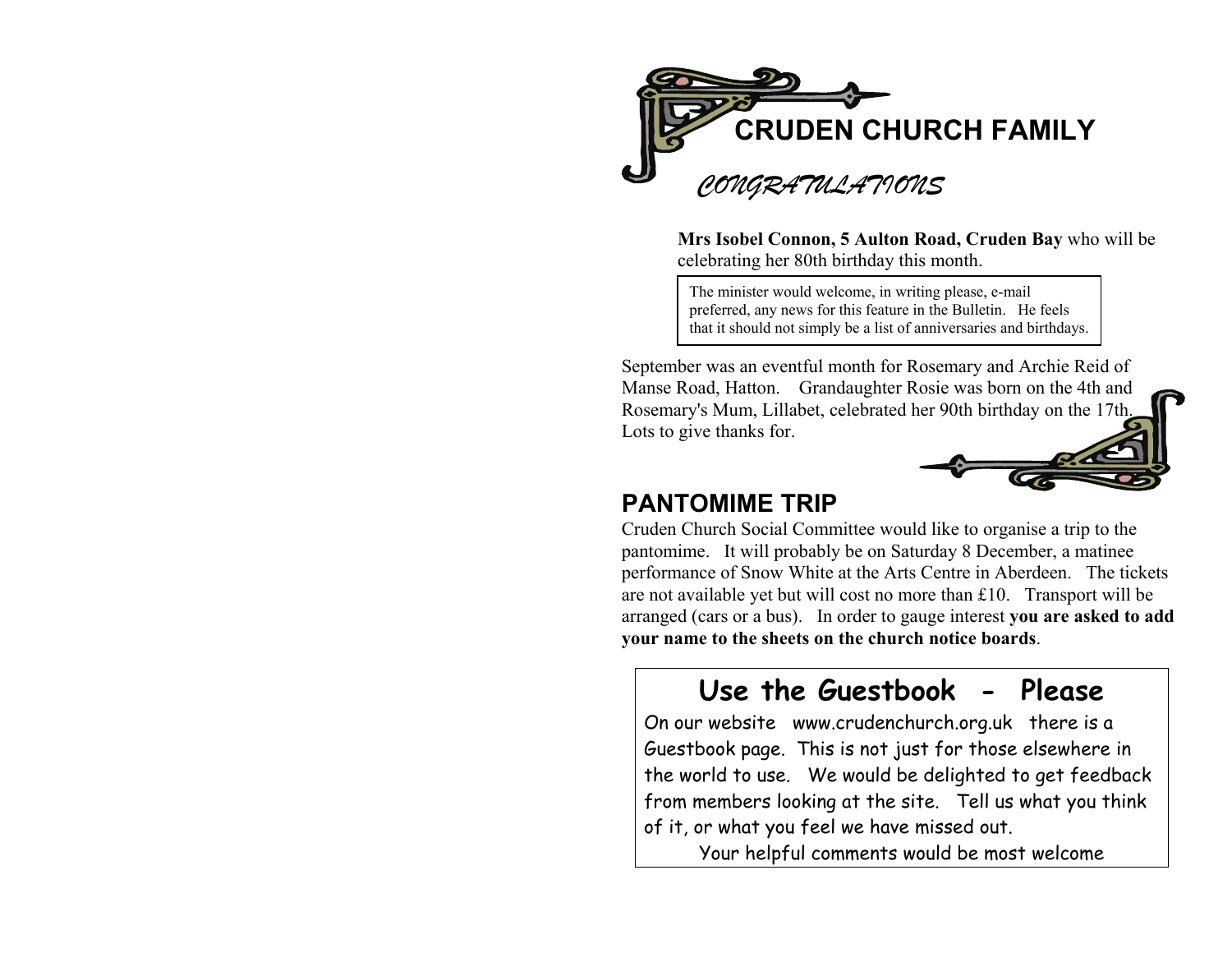### Cruden Church Member to run the New York marathon

Sian Lamb from Cruden Bay along with her friend Marie (both now trained nurses) are running the New York Marathon in November to raise money for *Children with Leukaemia*. They are paying all their own expenses - flights, hotel, etc. - and have pledged to raise several thousand pounds in sponsorship in return for a Marathon place. They train very hard in between working 12 hour shifts in their respective hospitals, although it isn't easy for them to find the time, and they are determined to finish the race, even if not in a record-breaking time!

#### **BUT LET SIAN TELL HER OWN STORY**

(and m ake sure you check out her website)

## **Friends, Relatives and folk wot know me...**

Having spent the last three years working extremely hard to g et my nursing degree, I suddenly found myself with time on my hands (in between 12 hour shifts) to do something other than study or work. Hmmmm, what to do with my new found couple of days a week? Ah, of course, RUN A MARATHON! Not one to do things by half, why not the biggest, best and most e xciting……..

### **The ING New York City Marathon Nov. 4, 2007**

NEW YORK ROAD RUNNERS' PREMIER EVENT

My running career to date has evolved from the odd lumbering 20 mins on the treadmill at the gym to a few 10k races (in the second of which I came spectacularly last!) and four half marathons, breaking absolutely no records with a best time of 2 hrs 20 mins. So, as any attempt at the marathon distance is, quite obviously, not going to be distracting the Olympic Selection Committee, I decided to have a much better goal than gold and glory, that of raising WADS of CASH for………

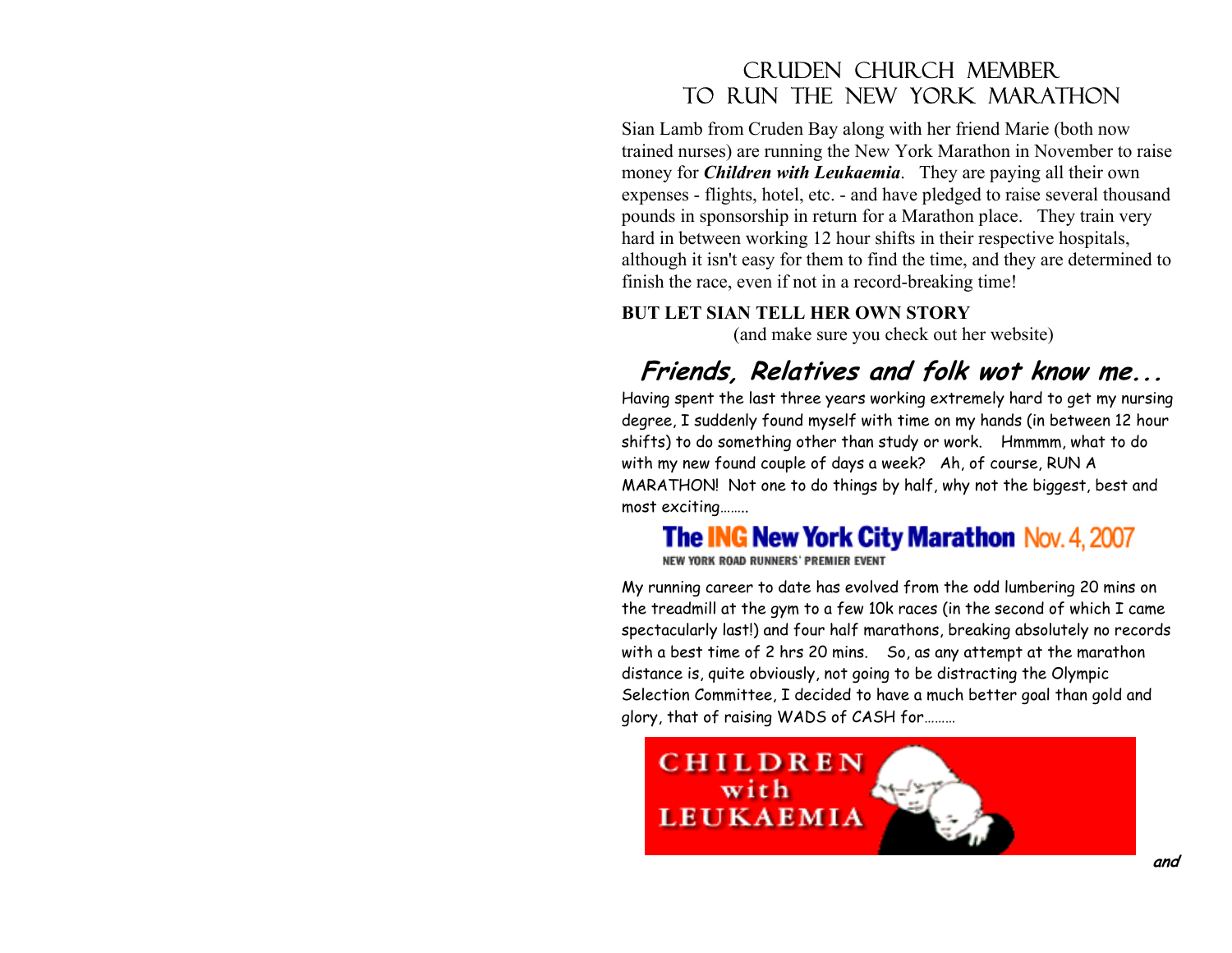#### **that is where you come in…..**

#### **I do my bit…..**

- $\boldsymbol{\hat{v}}$  Train like a dafty, running miles and miles in all weathers
- Fly to New York \*
- Put on Mr Men/Little Miss running vest (it's actually quite groovy!)
- Run 26.2 miles cheered on by 2 million spectators
- $\cdot$  Spend the next week walking in a strange manner making funny wincing noises with each step (but beaming with pride and flashing my finisher's medal!)
- Give Children with Leukaemia A MASSIVE CHEQUE!

#### **…..and you do yours**

- Think to yourself "Wow, that's ACE!"
- Log on to [www.bmycharity.com/sianandmarie07](http://www.bmycharity.com/sianandmarie07)
- **OR** see me in person
- **PLEDGE/DONATE SOME CASH!**



- ❖ Log on to [www.realbuzz.com](http://www.realbuzz.com/en-gb/Running_training/index?pageID=1997&blog=3954) to read my training blog (in the official ING NY Marathon training blogs section) and track my progress.
- Watch the race on CNN and look for me in my Mr Men/Little Miss vest



 \*All travel and accommodation costs will be covered by me personally……**EVERY PENNY** donated will go to **CHILDREN with LEUKAEMIA** (and please don't forget to **GIFT AID** it!)



## BRASS SPECTRUM

An evening of light entertainment by five young vibrant brass players endeavouring to bring music to life for the enjoyment of all.

**Thursday 11 October** Haddo House Library 7.30 pm Tickets £10 Concession £8 and Children £5 *Telephone 07711 809803*  **Saturday 13 October** St Mary's Church,Inverurie 8 pm Tickets £9 Concession £7 and Children/Students £1 *Telephone 01467 624629*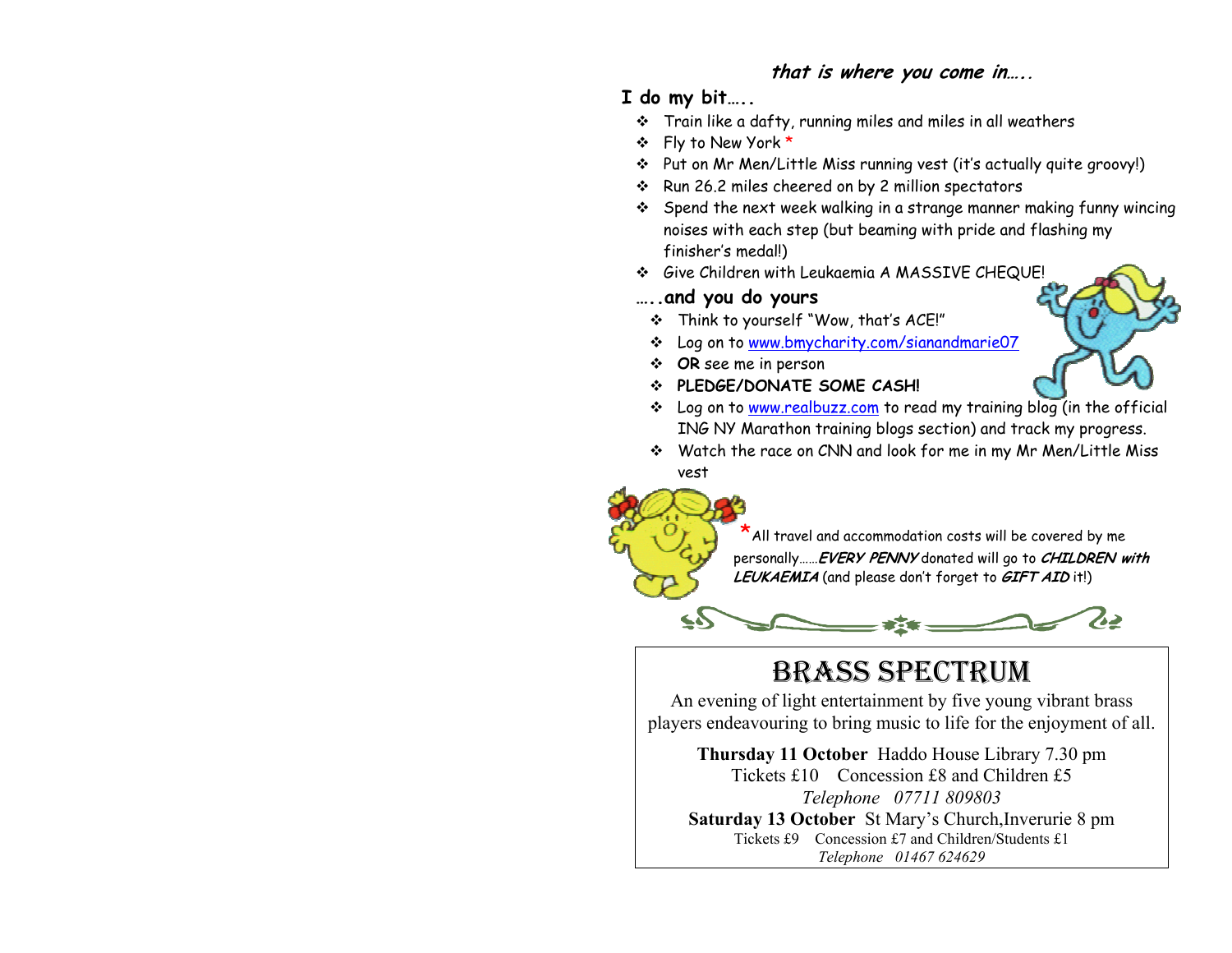### LIFE AND WORK - IN OCTOBER'S ISSUE

#### **Global w arming – truth or myth?**

Three writers this month offer Christian perspectives on the environmental debate of our time. **Fred Dinning**, an engineer and convener of the Church committee behind a recent report on energy; **The Rev Dr John Cameron**, who claims the global warming debate has been "hyped into an article of religious faith" and **Dr Stuart Monro OBE**, Scientific Director of Dynamic Earth and Kirk elder,who looks at the issue from a geological perspective.

#### **Harvest blessings**

In her regular monthly column, the Moderator, the **Rt Rev Sheilagh Kesti ng** offers a harvest thanksgiving message. She expresses concern about the growing lack of knowledge about the food in our homes among youngsters.

#### **A green w arrior**

Robin Harper, Scotland's first Green MSP and joint leader of the party in Scotland, is the subject of this month's profile.

#### **Multi-faith Scotland**

In the first of a new series Laurence Wareing explores Islam and Sikhism.

#### **A moderating influence**

Recent Kirk legislation allows elders to act as Interim Moderators in a vacancy. Two elders write about this new role.

#### **God's own country**

The Rev Bryan Kerr highlights the challenges of rural ministry.

#### **Space for the stranger**

Douglas Galbraith looks at worship 'beyond the walls'

**And more…. Comment, book reviews, travel, finance, lively letters, news from far and near, prize crosswords…. all for £1.60!**

*If you would like to read Life & Work, the magazine of the Church of Scotland, contact Isobel Young on 812360* 

### **REMINDER**

#### **BLYTHSWOOD SHOE BOX APPEAL**

Boxes should be handed in to:

Cruden Bay Mrs Jenny McGarrol, 3 Ward Street (812408)

Hatton Mrs Jean Beedie, 37 Manse Road (841370)

OR t he Old and West Churches on Sunday mornings and evenings respectivel y.

#### **Please note that boxes should be handed in by the END OF OCTOBER**

If you do not want to fill your own shoebox but would like to donate items, please bring them to the church and place in the receptacle provided.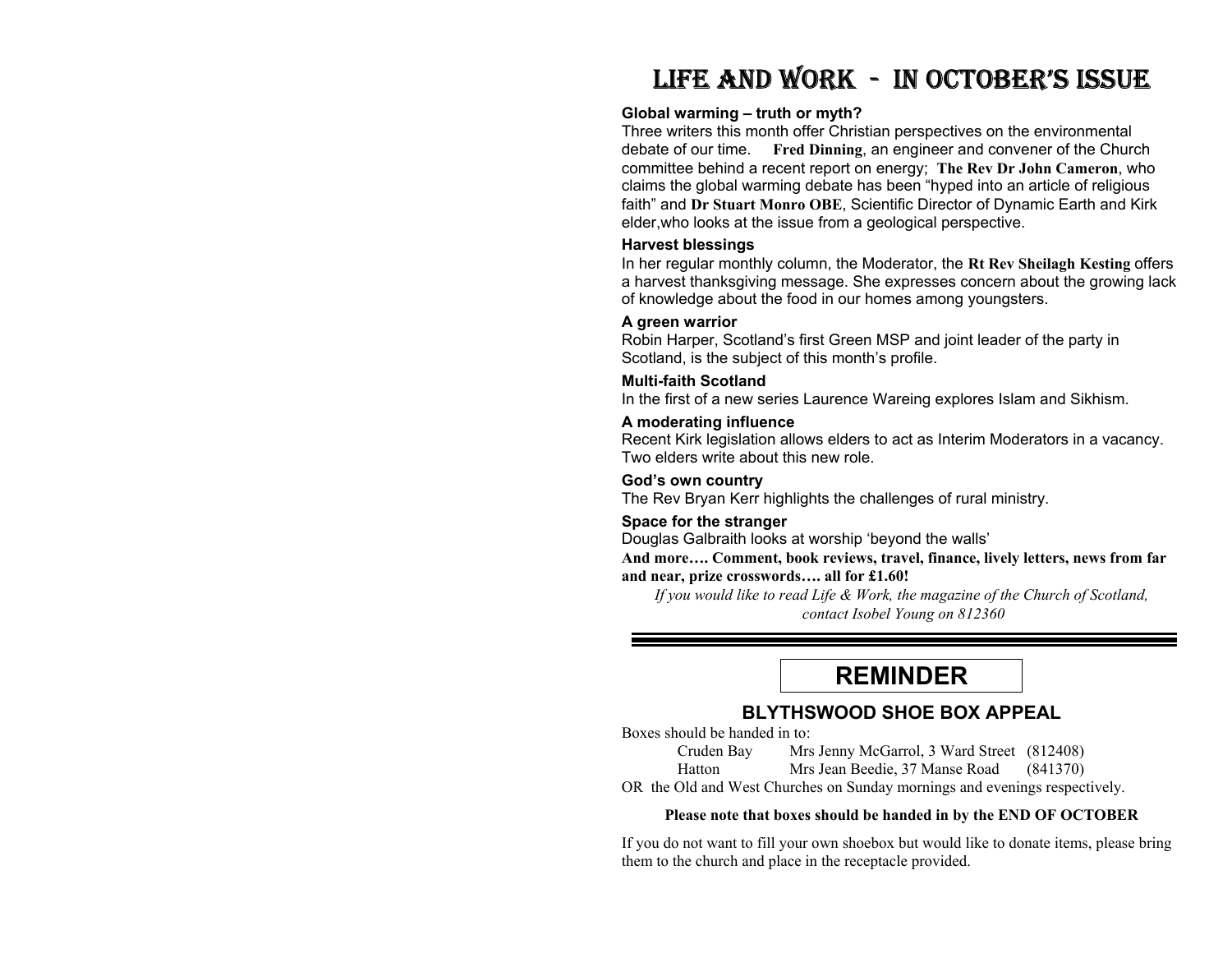## **PARISH REGISTER**

\*denotes member

#### **DEATH**

\*Mr Andy Smith, Norwood, Main Street, Hatton. Mrs Meggie Murdoch, Hatton Farm Gardens, Hattton Mrs Anne Cobban, Sunnybank Nursing Hom e, Cruden Bay

HOLY 28 October COMMUNION **West Church** 6 pm

**Duty Elders** Shonah Taylor, Margaret Jamieson, Peter Slamaker, Robert Petticrew, Muriel Cantlay, Joyce Willox

### **HYMN BOOKS**

 $00$ 

From now until Christm as, the hymnbook used in the Old Church will be CH4. On those sam e Sundays, Combined Mission Praise will be used for our evening services in the W est Church.

### **REMINDER TO THOSE ON SUNDAY DUTY**

If unable to do door duty, please inform Sandy Beedie - 841370. This should be done by the preceding Friday to allow correct names to be listed on the service order. If unable to do tea duty, please inform Mary Esson - 812206. We would prefer, if you are unable to fulfil your dut y, that you endeavour to find your own replacement before informing Sandy or Mary as appropriate.

> *STARTING ON 18 NOVEMBER ADVENT BIBLE STUDY SERIES*

*Sunday Evenings West Church 6.45 pm Look out for further details next month*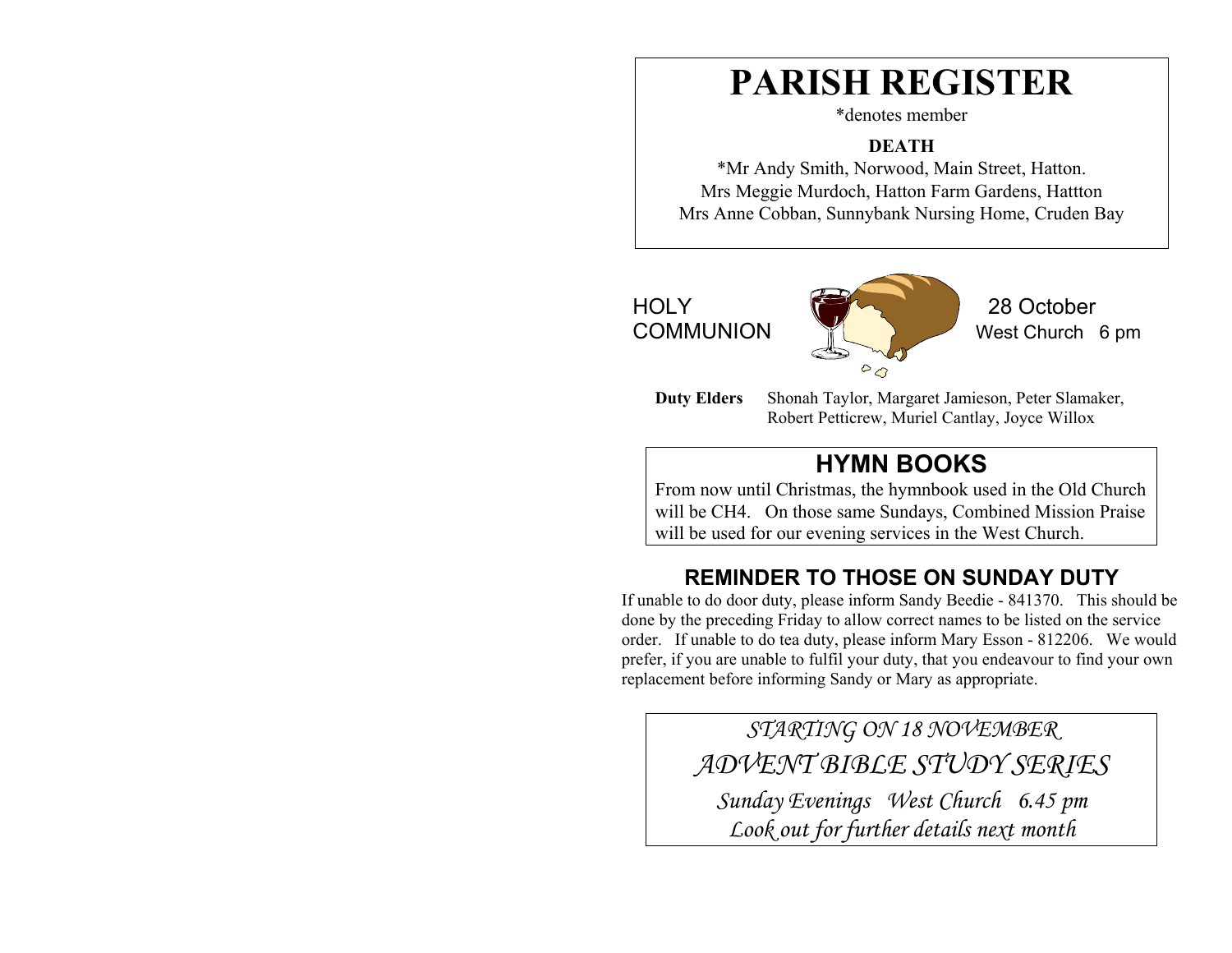| Date     | Door                                                                             | <b>Flowers</b>         | <b>Teas</b>                           | <b>Children</b>                                                  |
|----------|----------------------------------------------------------------------------------|------------------------|---------------------------------------|------------------------------------------------------------------|
| 7 Oct    | Peter Slamaker<br>Shonah Taylor                                                  | <b>Beatrice Fawkes</b> | Margaret Jamieson<br>Irene Will       | Katherine Hyman<br>Maureen Reid<br>Helen Smith<br>S or C Skinner |
| $14$ Oct | Peter Slamaker<br>Shonah Taylor                                                  | Marina Bruce           | Mary Bratton<br><b>Betty Forester</b> | School Holiday                                                   |
| 21 Oct   | Helen Smith<br>Irene Will                                                        | Mary Esson             | Margaret Adams<br>Lewis McKechnie     | School Holidays                                                  |
| 28 Oct   | Helen Smith<br>Irene Will                                                        | Norma Forman           | Dorothy Cruickshank<br>Elma Cumming   | <b>Harvest Service</b>                                           |
| 4 Nov    | Betty May<br><b>Robert Petticrew</b>                                             | <b>Betty Forrester</b> | Norma Forman<br>Lewis Mckechnie       | Karla Buswell<br>Marie Forsyth<br>Brenda Cadger<br>Joyce Fowlie  |
| 11 Nov   | Betty May<br><b>Robert Petticrew</b><br><b>Betty Forrester</b><br>Kathleen Craig | Mary Bratton           | Remembrance<br>No Teas                | Sunday                                                           |
| $18$ Nov | Sandy Smith<br>Marilyn Samways                                                   | R Pittendrigh          | Jessie MacDonald<br>Alison Neilson    | Katherine Hyman<br>Maureen Reid<br>Helen Smith<br>S or C Skinner |
| 25 Nov   | Sandy Smith<br>Marilyn Samways                                                   | Mary McNaughtan        | Kathleen Craig<br>Iris Durno          | Karla Buswell<br>Marie Forsyth<br>Brenda Cadger<br>Sharon Rennie |

#### **SUNDAY MORNING DUTIES 10 am OLD CHURCH**



### **SUNDAY EVENING DUTIES 6 pm WEST CHURCH**

#### **OCTOBER NOVEMBER**

| Date   | Door           | <b>Flowers</b>         |
|--------|----------------|------------------------|
| 7 Oct  | Aileen Milne   | <b>Beatrice Fawkes</b> |
| 14 Oct | Aileen Milne   | Joyce Willox           |
| 21 Oct | Alison Neilson |                        |
| 28 Oct | Alison Neilson | Joyce Willox           |

| Date             | Door          | <b>Flowers</b>         |
|------------------|---------------|------------------------|
| 4th              | Nan Laing     | <b>Betty Forrester</b> |
| 11th             | Nan Laing     | Mary Bratton           |
| 18th             | Jenny Radford | Wilma Moir             |
| 25 <sub>th</sub> | Jenny Radford |                        |